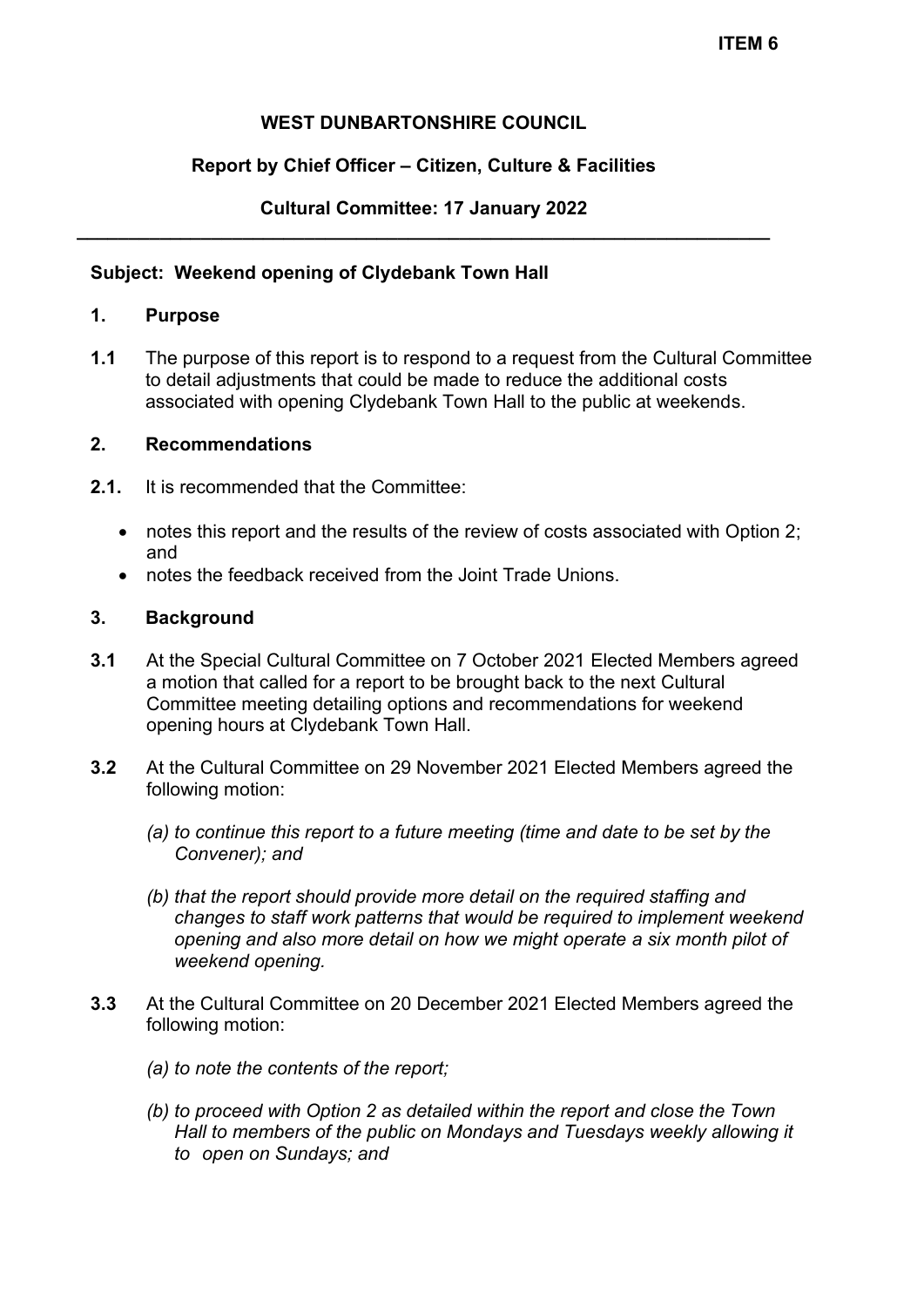- *(c) that a report be brought back to a special meeting of the Cultural Committee to be held mid-January 2022 detailing adjustments that could be made to reduce the additional cost of adopting Option 2 opening hours.*
- **3.4** The B-listed Clydebank Town Hall incorporates elected member and office accommodation, a museum, gallery and coffee shop as well as providing bespoke space for a range of corporate, civic and cultural events.

The building is currently closed following the national lockdown. Prior to this, the Town Hall was open from 8.45am to 5.30pm, Monday to Friday, and 10am to 4pm on Saturday. The museum and gallery were open 10am to 4pm, Tuesday to Saturday and the coffee shop was open 11am to 1pm, Monday to Friday.

- **3.5** Following a request to bring forward a report outlining a six month pilot of weekend opening, in December 2021 officers presented a report outlining two options for opening on Saturdays and Sundays, however recommended retaining the existing Monday to Saturday opening hours. The Cultural Committee did not approve the recommendation and agreed a motion to proceed with Option 2 - opening the building, inclusive of the museum and coffee shop, from Wednesday through to Sunday and to close the building to the public on Mondays and Tuesdays. Elected Members and Elected Member Support Services access to the building Monday to Friday would be maintained and therefore the building would be operational seven days a week.
- **3.6** The report highlighted that although the full team would not be required when the building was closed to the public, there would still need to be a Facilities Assistant as well as a Team Leader and Events Assistant onsite on these days. It was estimated that this expanded team would cost approximately £30,000 per year. Closing on a Monday and Tuesday and opening on a Sunday would mean there was one less day per week than present to undertake events at the Town Hall. In addition, there would be one day less to meet event organisers on site for tours to secure future bookings. As a result it was noted there is likely to be an impact on future income targets. There would also be the increased property costs associated with seven day operations. In total, this option would create additional revenue costs of approximately £50,000 per year, £25,000 for the duration of the pilot.
- **3.7** The report also recognised the significant disruption to existing employees for whom contractual working is Monday to Friday, or Monday to Saturday working. It was highlighted that in order to move these employees to new working patterns involving permanent weekend working, a contractual change would be required. It was noted that employees unable or unwilling to work every Saturday and Sunday during the trial period could find themselves displaced, presenting a risk of refusal and consequential employee relations issues.

#### **4. Main Issues**

**4.1** In response to the request from committee, officers have again reviewed each element of the £50,000 cost per annum attributed to Option 2 and confirm that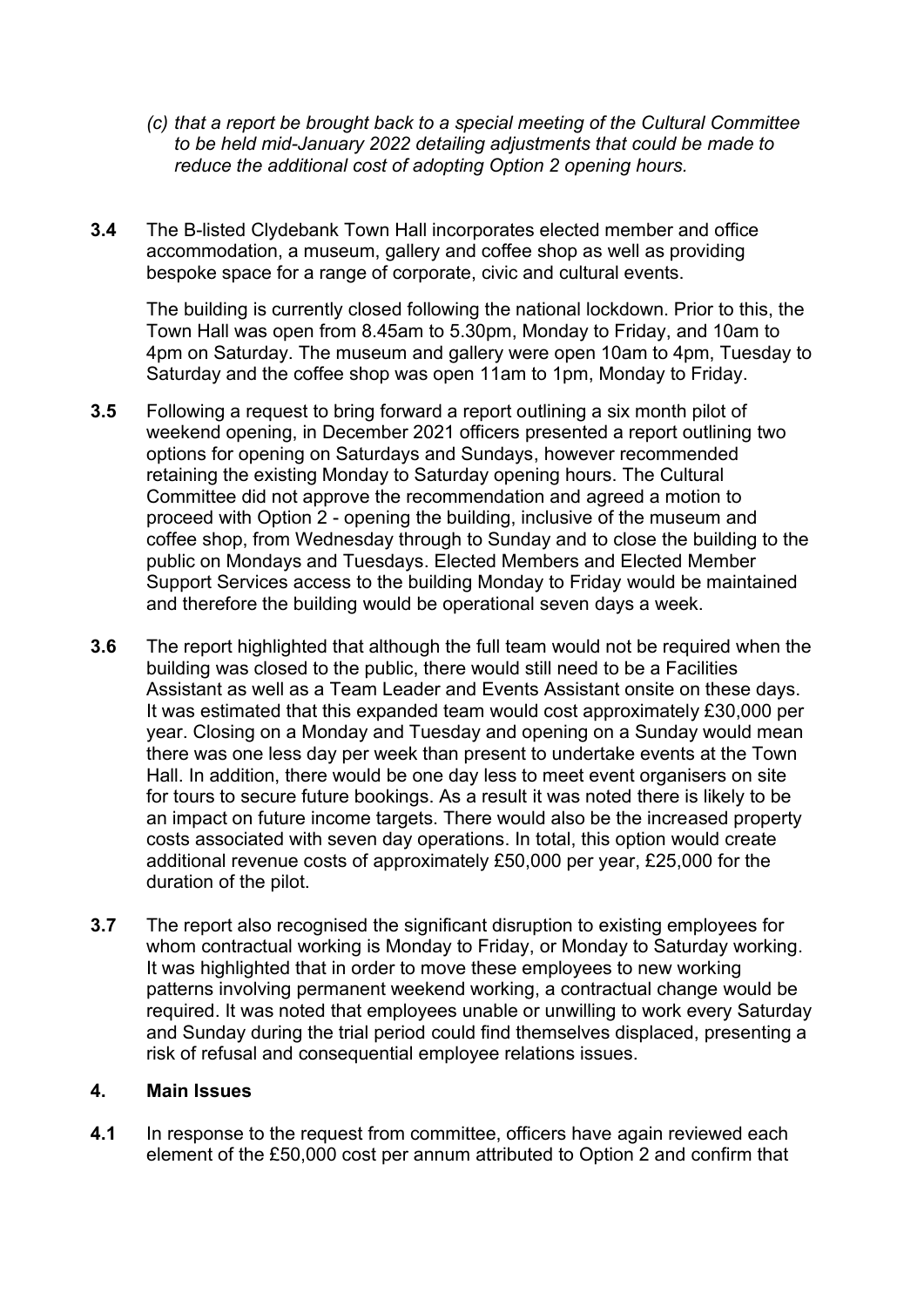this cannot be reduced further. The cost comprises of £30,000 for employees, £10,000 for property costs and £10,000 from loss of income.

- **4.2** The new structure presented introduces a new team to support opening of the building on the two days the building is not open to the public but is open to employees including members' services and elected members. The proposed model ensures resilience and is based on the experience in practice of managing the building. The team leader and events assistant are proposed to be on site from 8.30am to 5.45pm on a Monday and Tuesday to maintain the current level of access for members, with a half day shift on a Wednesday. Any reduction to the Town Hall structure presents a risk that the building fails to open due to inadequate staffing, particularly a Monday and Tuesday, risks impacting adversely on employees' work life balance through additional working beyond contracted hours and potentially breaches the Working Time Regulations 1998 if there was a failure to observe the 11 hour rest period between shifts. The Council's commitment to fair working practices includes offering both stability of employment alongside a minimum number of hours of work each week and the proposed structure reflects and supports this.
- **4.3** It is recognised that the short-term nature of the contracts will limit their appeal and could lead to increased turnover as the pilot progresses and employees are potentially drawn to longer term or more secure job opportunities. It would be difficult to fill vacancies which did arise given the limited duration of the contracts and this could lead to gaps in service. It is hoped that offering 21 hour contracts will assist in making the temporary six-month roles attractive in what is currently a highly competitive job market within the hospitality industry.
- **4.4** As indicated in the previous report to committee, opening seven days a week will result in an estimated increase in utility costs of £10,000 per annum. Although the building will be closed to the public two days per week, this will have little if any impact on these costs given there will still be employees and elected members accessing both the ground and first floor of the building and therefore heating, lighting and also cleaning requirement will remain the same.
- **4.5** Pre-pandemic, the conferencing market was a key target for generating income and marketing materials had been produced and approaches made to a number of private and public sector organisations to promote the venue for meetings and events, Monday to Friday between standard opening hours. In addition a number of dance school bookings for shows and displays were held Monday to Wednesday as well as the regular bi-annual bookings from Clydebank Musical Society which run Sunday to Saturday. It is anticipated that the closure of the building to the public, and unavailability of the venue on a Monday and Tuesday, balanced with the additional opening of the Town Hall on a Sunday, could result in a potential £10,000 reduction in income. The loss of revenue is based on bookings pre-Covid as until the building reopens, the market is untested.
- **4.6** Officers will continue to review options to ensure the team is as efficient as possible while also maintaining services. A further report will be presented at the conclusion of the pilot highlighting visitor numbers, costs and revenue to inform members and provide recommendations on the future approach. This will take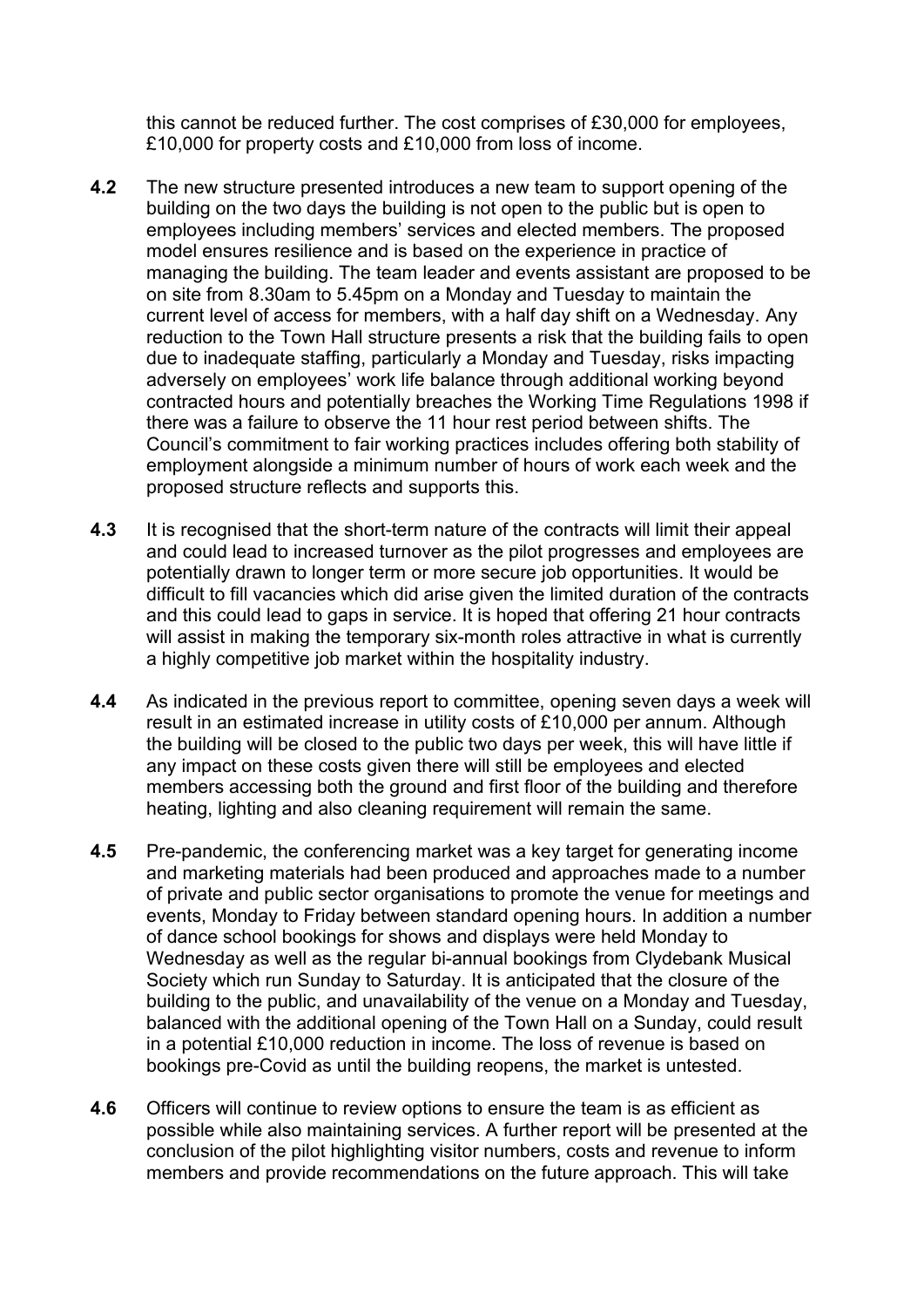cognisance of any opportunities for partnership working and maximise any available external funding for employment or training.

# **Trade Union engagement**

- **4.7** As is expected with any significant change to an employee group, trade unions have been engaged following the decision at December committee and in preparation of this report. GMB, Unite and Unison have raised significant concerns over what they describe as a fundamental, unnecessary and unacceptable change to employee contracts and the risk of employees either being displaced or having their contracts terminated and reissued. They have highlighted the impact this change will have on employees, their wellbeing and work or caring commitments and indicated they would oppose any move to impose new contracts incorporating weekend working on individuals without their explicit consent. They have also advised this situation would put the Council at risk of subsequent claims from affected employees and questioned whether the decision demonstrates best value for the organisation.
- **4.8** Formal consultation with the affected employee group will follow however it should be noted that early indications from the five employees is that they would not accept a change to their contract which would introduce permanent weekend working. The employee group has been flexible to support the needs of the service in the past however cannot commit to working every Saturday and Sunday and have confirmed that they would not have applied for their current roles had this been required.

# **5 People Implications**

- **5.1** As noted above, the decision to proceed with a six-month pilot of opening the building Wednesday to Sunday and opening to members and employees only on Monday and Tuesday requires a contractual change for up to five existing employees and a process of consultation will now begin in line with the Council's policy for managing change. Employees unable or unwilling to work every Saturday and Sunday could find themselves displaced or dismissed and reengaged. There is a risk of refusal to accept the contractual change and consequential employee relations issues and/or tribunal claims.
- **5.2** There will also require to be a recruitment process for two part-time fixed-term posts to cover Monday to Wednesday operations at the Town Hall.
- **5.3** The changes would need to take effect in 2022/23 to allow for the contractual discussions with employees and parallel recruitment processes. Recruitment for the new posts could not begin until after the budget setting in March and therefore the new employees would not be in place to support weekend opening until July 2022.
- **5.4** It should be acknowledged that the Equality Impact Assessment accompanying the December report on weekend opening highlighted that Option 2 would have a negative impact on one equality group, namely women, as the existing employees affected by the contractual changes are exclusively women. This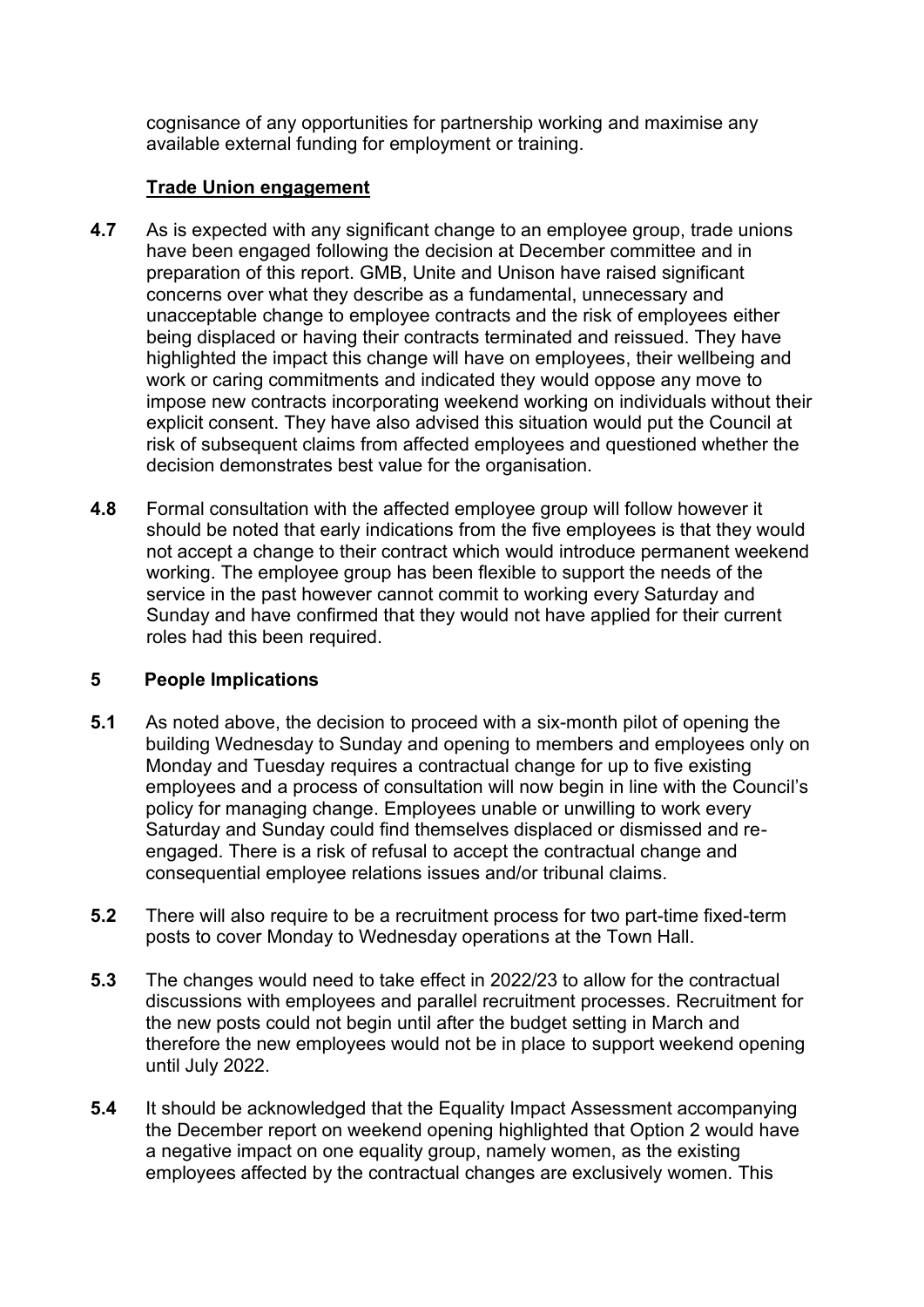contravenes the Council's policies in respect of caring responsibilities, supporting women returners, fair work and our equality actions.

# **6 Financial & Procurement Implications**

- **6.1** The decision to revise opening hours has an estimated additional revenue cost of £50,000 per year. Should employees be unwilling to accept a change to their contract and if suitable alternative roles could not be identified, there would be a further cost to the Council for paying the notice period to current employees, this would be circa £21,000.
- **6.2** The Cultural Committee has delegated powers to implement its functions, remit and responsibilities as detailed above. The additional revenue costs would need to be considered by Council when the 2022/23 budget is agreed in March 2022.
- **6.3** There are no procurement implications from this report.

# **7 Risk Analysis**

- **7.1** There is a risk that the additional revenue cost of weekend opening may not be matched by significantly increased visitor numbers. This could lead to concerns over the Best Value of such an approach.
- **7.2** There is a risk that employees do not agree a change to their contracts and as a result are displaced and, if they cannot be redeployed, the Council will have to dismiss and re-engage.
- **7.3** There is a risk that the Trade Unions oppose the change resulting in action/claims against the Council and reputational damage.

# **8 Equalities Impact Assessment (EIA)**

**8.1** An Equality Impact Assessment was undertaken in preparation of the report on weekend opening and this highlighted that opening a public building seven days a week could be viewed as increasing access. There is a potential negative impact of implementing Option 2 and changing employees' contracts on one equality group, namely women as the current employee group is exclusively female.

# **9 Consultation**

- **9.1** This report has been consulted on with Finance, Legal and HR
- **9.2** HR colleagues have highlighted the risk to both employee and industrial relations. The temporary nature of the proposed amendments to employee contracts presents difficulties in terms of identifying alternative roles for employees should they be unwilling to accept the change. The employees may also be displaced as a result and move onto the Council's Switch register with a view to an alternative role being identified for the duration of the pilot. The